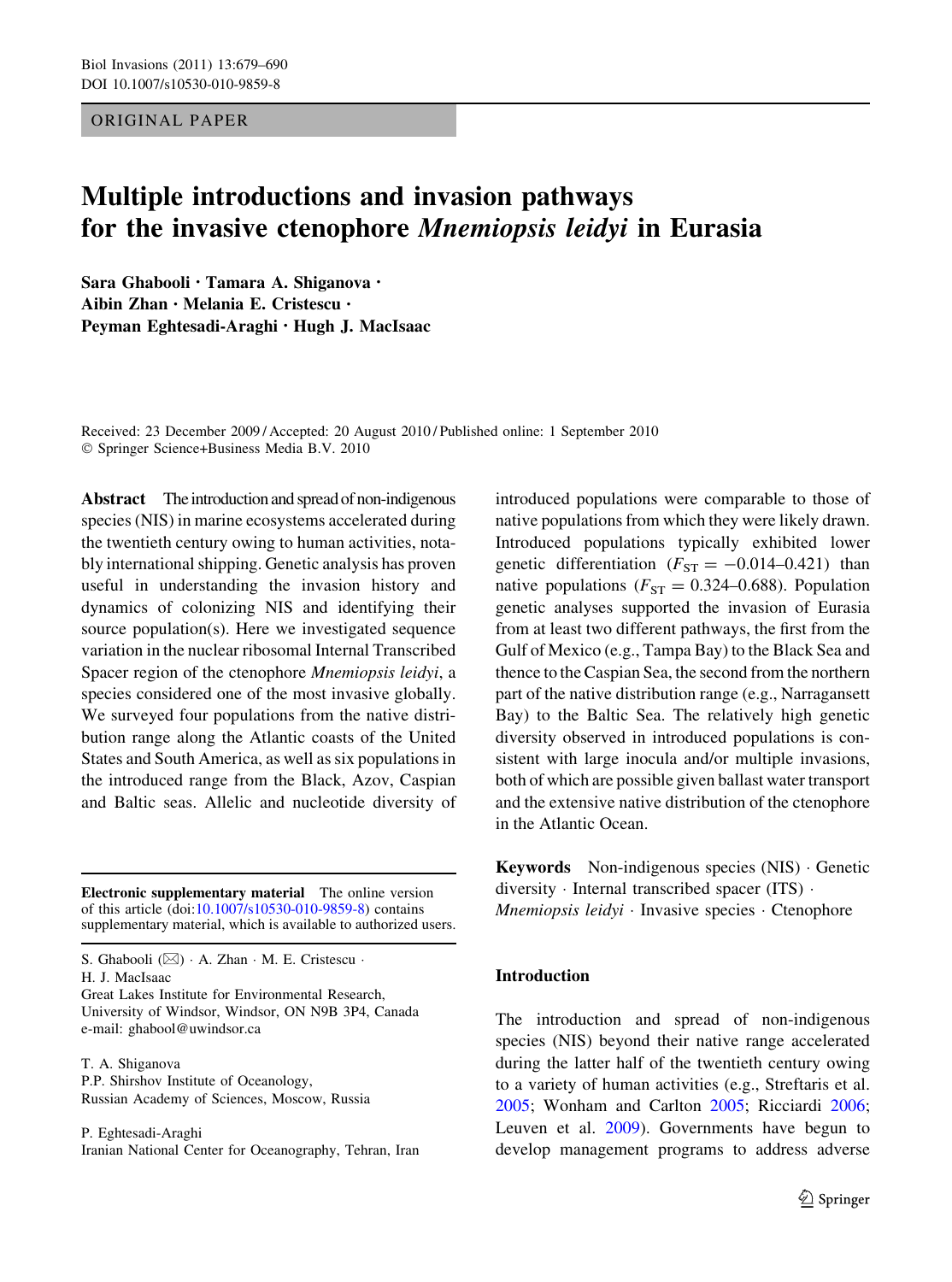ecological, health and economic effects of NIS (Vasarhelyi and Thomas [2003;](#page-11-0) Thomas et al. [2009](#page-11-0); Biosecurity New Zealand [2009](#page-9-0)). These efforts focus predominately on controlling the vector(s) of invasion in an attempt to reduce the rate at which new NIS are introduced. However, effective management strategies also require knowledge of the source(s) of NIS and their pathway(s) of entry. This information may be obtained using importation records of specific commodities and the 'fellow traveller' NIS associated with them, or by tracking the source of vessels or aircrafts entering a country (see Ruiz and Carlton [2003\)](#page-10-0). The use of genetic markers to compare successfully established NIS provides a post hoc alternative to these approaches. Genetic tools can provide information on the source(s) of an invasion and they can estimate inoculum size. These tools can also determine whether an invasion consisted of one or more introduction events, and whether admixtures occur in the introduced range (e.g., Rius et al. [2008](#page-10-0); Gillis et al. [2009;](#page-9-0) Rollins et al. [2009](#page-10-0)).

The number of individuals and species introduced depends heavily on the nature of the introduction vector (Wilson et al. [2009](#page-11-0)). These two components have been classified as propagule pressure and colonization pressure, respectively (Lockwood et al. [2009\)](#page-10-0). Colonization pressure is likely to be low with the importation of commodities such as fruit, whereas entire communities involving variable population densities of different NIS may be introduced with a major vector such as ballast water or hull fouling. Indeed, shipping is recognized as the leading vector of NIS introductions into marine ecosystems (Molnar et al. [2008](#page-10-0)).

Introductions may involve a small to moderate number of founder individuals drawn from a limited part of the native and/or introduced ranges (Wilson et al. [2009\)](#page-11-0). These limitations can be and often are reflected in reduced genetic diversity and divergence of the founding population from the source population owing to founder effects (e.g., see Dlugosch and Parker [2008](#page-9-0)). If the founding population remains small over several generations, genetic diversity may be further eroded by genetic drift (Hauser et al. [2002](#page-9-0); Spielman et al. [2004;](#page-10-0) Frankham [2005\)](#page-9-0). In extreme cases, demographic bottlenecks associated with colonization may result in severely impoverished genetic diversity in introduced populations (Dlugosch and Parker [2008\)](#page-9-0). For example, the spread of rapa whelk Rapana venosa from its native range in southeast Asia to Europe, North America and South America resulted in a drastic reduction in genetic diversity from 11 to 23 mitochondrial haplotypes in native populations to a single haplotype in the invaded range (Chandler et al. [2008\)](#page-9-0). Similarly, the fishhook waterflea Cercopagis pengoi experienced a significant reduction in genetic diversity during its spread from the Black Sea to the Baltic Sea and thence to the Great Lakes. While the former populations contained five mitochondrial haplotypes, all introduced populations were fixed for the same haplotype (Cristescu et al. [2001](#page-9-0)).

Not all introduced populations exhibit impoverished genetic diversity when compared with their source populations. A number of recent studies have documented introduced populations with unexpectedly high levels of genetic diversity, suggesting that multiple introductions from different sources and/or major introduction events involving high propagule pressure can mitigate the effects of genetic bottlenecks during colonization (Roman [2006;](#page-10-0) Roman and Darling [2007](#page-10-0); Taylor and Keller [2007;](#page-11-0) Dlugosch and Parker [2008;](#page-9-0) Gillis et al. [2009](#page-9-0)). An introduced population of the green crab Carcinus maenas in Japan, for example, possessed higher mitochondrial genetic diversity than its source population (Darling et al. [2008\)](#page-9-0).

The ctenophore *Mnemiopsis leidyi* is perceived to be one of the most invasive species globally (Lowe et al. [2000\)](#page-10-0), owing to its broad ecological and physiological tolerance. Its native distribution spans the western Atlantic Ocean from Massachusetts to southern Argentina (GESAMP [1997](#page-9-0)). The species is a simultaneous hermaphrodite capable of self-fertilization (Harbison and Miller [1986](#page-9-0)), and its life span ranges from several months to 1 year (Shiganova and Dumont [2011\)](#page-10-0). M. leidyi was introduced into the Black Sea in the early 1980s. From the Black Sea, it spread north to the Sea of Azov, south to the Sea of Marmara and then to the Aegean Sea (Shiganova et al. [2001;](#page-10-0) Shiganova [1993;](#page-10-0) Kideys and Niermann [1994\)](#page-10-0). Inter-basin spread to the Caspian Sea occurred in the late 1990s, reportedly due to the release of ballast water from the Black-Azov basin (Ivanov et al. [2000](#page-9-0)). In 2006 it was found in the Baltic and North seas (Faasse and Bayha [2006](#page-9-0); Javidpour et al. [2006,](#page-9-0) [2009](#page-9-0); Boersma et al. [2007](#page-9-0)). In 2009, M. leidyi was reported along the French coast of the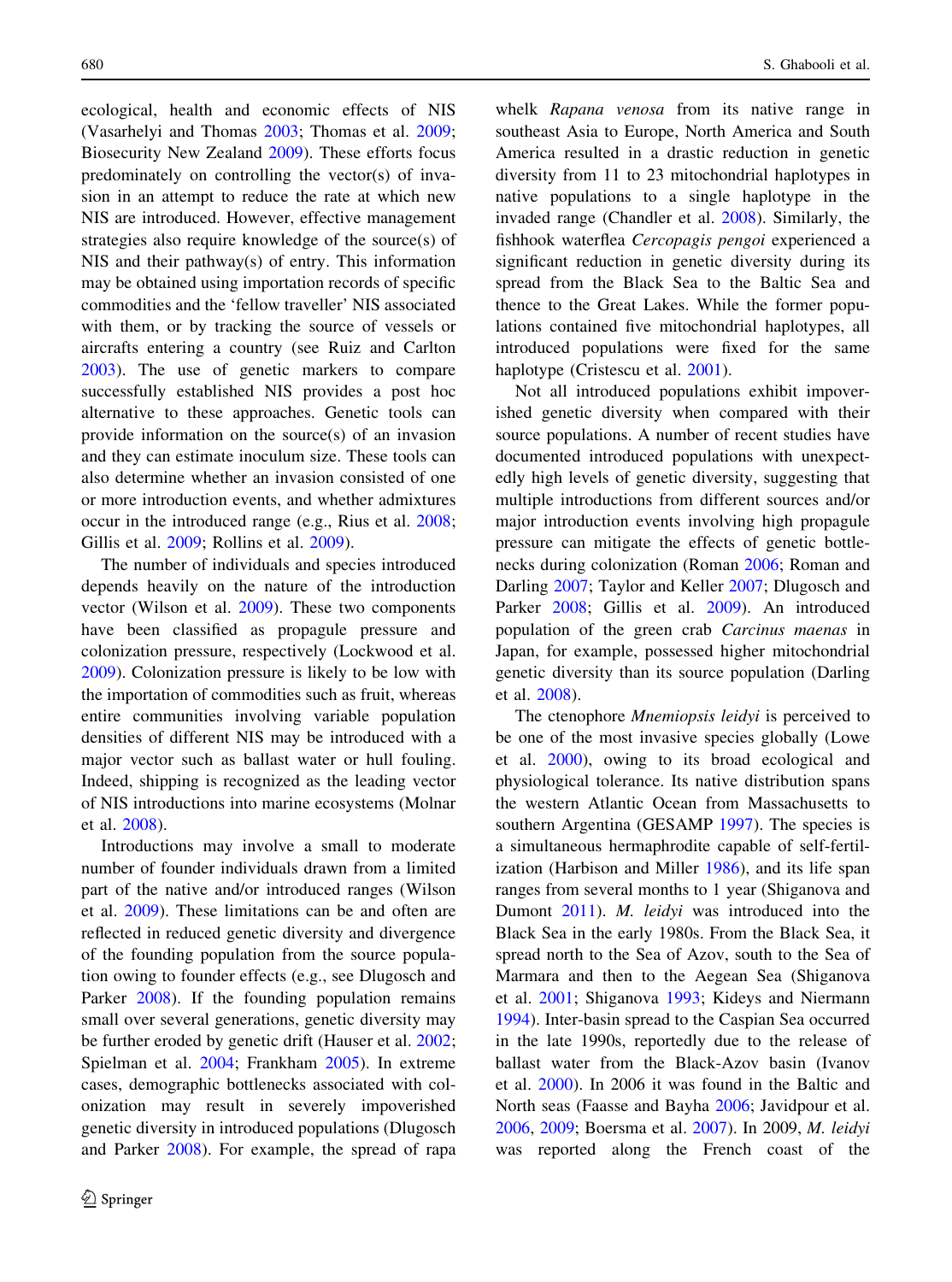Mediterranean Sea, in the northern Adriatic Sea (Shiganova and Malej [2009](#page-10-0)), in the southern Levantine Sea (Galil et al. [2009\)](#page-9-0), and in the western Mediterranean (Boero et al. [2009;](#page-9-0) Fuentes et al. [2009\)](#page-9-0). The source of each of these invasions has not been ascertained. Given that key environmental factors such as temperature, salinity and productivity vary widely among these systems, it is not clear whether these invasions occurred *via* a single invasive genotype or whether multiple sources and/or genotypes were involved.

There have been few studies of ctenophore population genetics and phylogenetics (e.g., Podar et al. [2001\)](#page-10-0), mainly owing to a lack of well developed molecular markers of high resolution. Our attempts to verify M. leidyi invasion pathways using mitochondrial markers failed. In addition, mtDNA has a slow rate of evolution in early metazoans such as Porifera and Anthozoa (Huang et al. [2008](#page-9-0)). Therefore, our focus in this study is on the nuclear ribosomal Internal Transcribed Spacer (ITS), a region widely used in phylogenetic analyses at the species and population levels in vertebrates and invertebrates (Coleman and Vacquier [2004;](#page-9-0) Kochzius et al. [2008](#page-10-0)).

In this study, we compare the genetic diversity of M. leidyi in both native and introduced ranges, and infer sources of the introduced populations using sequence variation in the ITS. Additionally, we test the hypothesis that Eurasian populations have been seeded by a single invasion of the Black Sea, with secondary 'hub and spoke' spread to other seas in Eurasia.

# Materials and methods

# Sample collection and DNA extraction

A total of 190 M. leidyi individuals were sampled from four native (Narragansett Bay; York River, Virginia; Tampa Bay, Florida; Peninsula Valdes coast, Argentina) and six introduced populations (north-eastern and central Black Sea; Sea of Azov; southern and middle Caspian Sea; Baltic Sea, Kiel Bay). Surface collection of M. leidyi individuals were made from 2006 to 2009 using hand-held jars or zooplankton nets (Raskoff et al. [2003\)](#page-10-0). Individuals were preserved separately to avoid cross contamination of the tissue in 95% ethanol and stored at  $4^{\circ}$ C prior to genetic analysis.

Genomic DNA was isolated from gelatinous, lobe tissue of the ctenophores using the automatic robot DNA extraction protocol described by Elphinstone et al. [\(2003](#page-9-0)). The universal primer pair (ITS5F and ITS4R, White et al.  $1990$ ), which anneals at the 3' end of 18S rDNA and the  $5'$  end of 28S rDNA, was used to amplify ITS-1, 5.8S rDNA, and ITS-2. PCR amplifications were carried out in a 40-µl reaction volume, with about 50 ng of genomic DNA, 1 unit of Taq DNA Polymerase (QIAGEN),  $1 \times$  PCR buffer, 2.5 mM of  $MgCl<sub>2</sub>$ , 0.2 mM of dNTPs, and 0.4 µM of each primer. PCR was performed with an initial denaturing step at  $95^{\circ}$ C for 1 min, followed by 35 amplification cycles (95 $\degree$ C for 30 s, 50 $\degree$ C for 30 s, 72 $\degree$ C for 50 s), and a final elongation step at 72 $\degree$ C for 7 min.

#### Sequencing and cloning protocol

All PCR products were verified on 1% agarose gel and purified using Agencourt<sup>®</sup> Clean SEQ from Beckman Coulter<sup>®</sup>. Cleaned PCR products were directly sequenced with the reverse primer (ITS4R) using BigDye terminator sequencing chemistry with an ABI 3130XL genetic analyzer (Applied Biosystems). Sequences were inspected and aligned using CodonCode Aligner 2.0 (CodonCode Corporation, Dedham, MA). All nuclear fragments that contained double nucleotide calls (overlapping peaks) were cloned using Cloning and Amplification Kit (pSMART<sup>®</sup> GC HK, Lucigen<sup>®</sup>) to verify the sequence of both alleles in all heterozygous individuals.

## Population genetic and phylogenetic analyses

Standard diversity indices including allelic diversity (h) and nucleotide diversity  $(\pi)$  (Nei [1987\)](#page-10-0) were assessed using Arlequin version 3.1 (Excoffier et al. [2005\)](#page-9-0). Genetic diversity within populations was measured with three additional indices including the number of alleles  $(N_a)$ , observed  $(H_o)$  and expected heterozygosity  $(H_e)$  calculated using the GENEPOP (online version <http://genepop.curtin.edu.au>) and Arlequin (version 3.1). The Markov chain method was used to estimate the probability of significant deviation from Hardy–Weinberg equilibrium (HWE) using GENEPOP. To test neutral evolution of the marker, we calculated Tajima's  $D$  (Tajima [1989\)](#page-10-0), and Fu and Li's  $(1993) D^*$  $(1993) D^*$ , using DnaSP version 5 (Librado and Rozas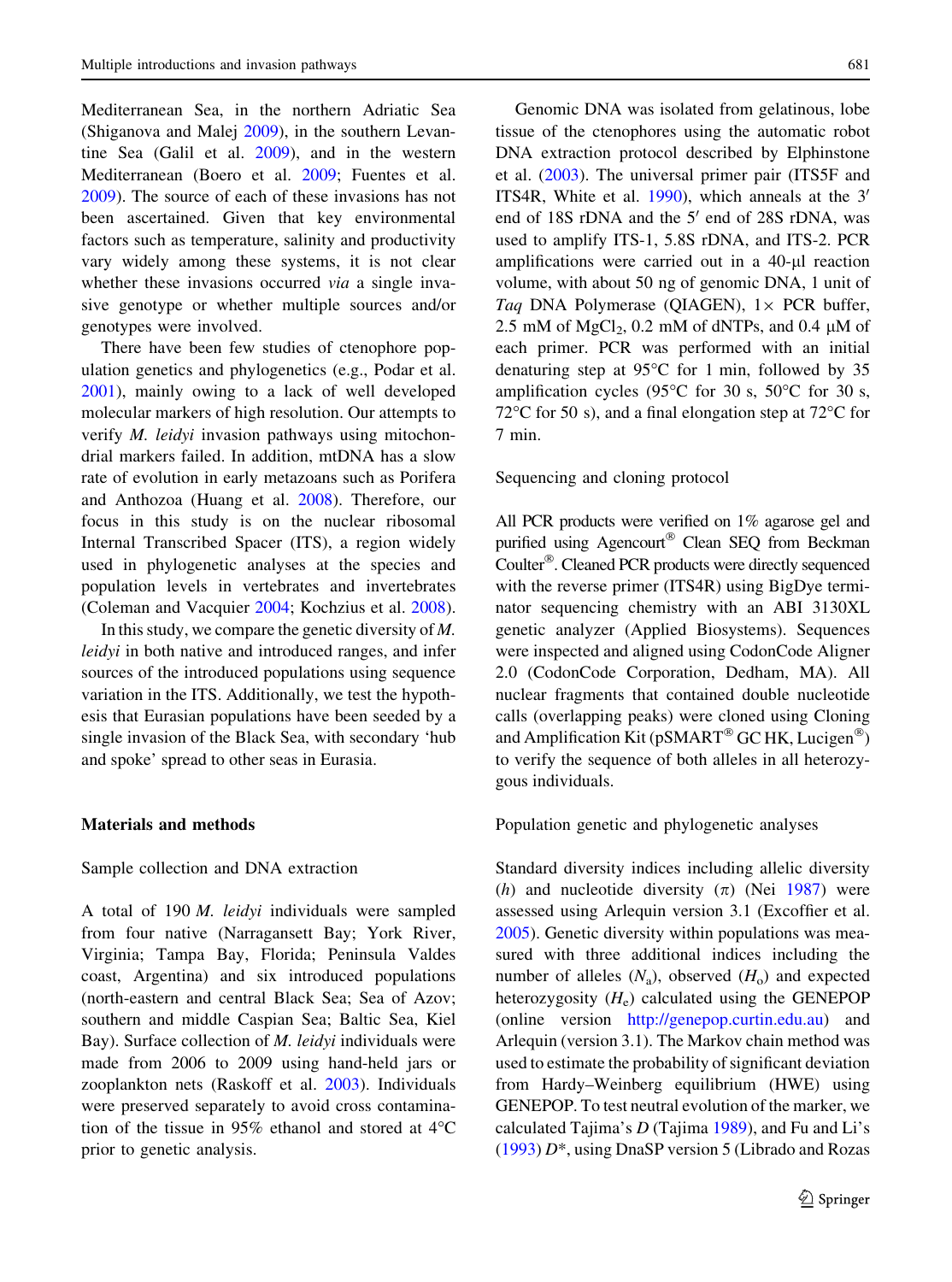<span id="page-3-0"></span>[2009\)](#page-10-0). The degree of population subdivision was determined from pairwise  $F_{ST}$  using Arlequin. Hierarchical structure of nucleotide variation was assessed using an analysis of molecular variance (AMOVA) based on 10,000 random permutations in Arlequin. Populations were grouped with a priori expectations based on their geographical origin. We grouped populations from North America (Florida, Narragansett Bay, and York River), South America (Peninsula Valdes), Ponto-Caspian region (Sea of Azov, Black Sea and Caspian Sea) and Europe (Baltic Sea). To investigate population genetic similarity and clustering, a UPGMA tree was reconstructed based on Nei's [\(1972](#page-10-0)) genetic distance between populations excluding population PV, due to monomorphism. Nei's genetic distance was calculated using POPGENE version 1.44 (Yeh et al. [2000](#page-11-0)), while the tree was constructed using MEGA version 4 (Tamura et al. [2007\)](#page-10-0).

Phylogenetic relationship among alleles was reconstructed using the neighbor joining algorithm in MEGA version 4 (Tamura et al. [2007](#page-10-0)). An ITS sequence of the ctenophore Bolinopsis sp. (GenBank accession no. U65480) was used as outgroup. A network of allele sequences was generated using TCS 1.0 (Clement et al. [2000](#page-9-0)). The program estimates genealogical relationships among sequences using the 95% statistical parsimony algorithm (Templeton et al. [1992\)](#page-11-0).

#### Results

The DNA fragment comprising the complete ITS1, 5.8S rDNA and ITS2 regions was sequenced for 190 individuals of M. leidyi. The length of the sequenced fragment was 619 base pairs (bp): 233 bp for ITS1, 158 bp for 5.8S, and 228 bp for ITS2. No insertion/ deletions (indels) were detected in any of the amplified individuals.

Allelic diversity (h) of introduced (0.794) and native (0.790) populations of M. leidyi was relatively high, whereas nucleotide diversity  $(\pi)$  (0.002 and 0.002, respectively) was relatively low. We detected a total of 13 alleles (Accession nos. GU062750– GU062762), defined by four variable ITS1 sites and three variable ITS2 sites (Table 1), with 1.7 and 1.3% variation, respectively. No variable site was observed for 5.8S. The 13 alleles resulted in 26 genotypes across all populations (Supplementary Table 1). Nine alleles were detected in native locations, whereas invaded sites had seven of these alleles plus four unique alleles not detected in native populations. All introduced populations had allelic diversity equal to or higher

**Table 1** Population code, sample size (N), number of alleles (N<sub>a</sub>), number of genotypes (N<sub>g</sub>), nucleotide ( $\pi$ ) and allelic (h) diversity, observed  $(H_0)$  and expected  $(H_e)$  heterozygosity, and P-value for Hardy–Weinberg equilibrium (HWE) analysis

| Population | $\boldsymbol{N}$ | $N_{\rm a}$    | $N_{\rm g}$    | $\pi \pm SD$        | $h \pm SD$        | $H_{\rm o}$ | $H_{\rm e}$ | <b>HWE</b> | Tajima's D | Fu and     |  |
|------------|------------------|----------------|----------------|---------------------|-------------------|-------------|-------------|------------|------------|------------|--|
| code       |                  |                |                |                     |                   |             |             | $P$ -value |            | Li's $D^*$ |  |
| AZ         | 30               | 7              | 13             | $0.0021 \pm 0.0002$ | $0.711 \pm 0.052$ | 0.70        | 0.70        | 0.882      | 0.343      | 0.895      |  |
| BL         | 20               | 6              | 9              | $0.0022 \pm 0.0002$ | $0.789 \pm 0.036$ | 0.50        | 0.76        | 0.002      | 1.044      | 1.029      |  |
| <b>BLA</b> | 16               | 5              | 6              | $0.0019 \pm 0.0002$ | $0.760 \pm 0.041$ | 0.62        | 0.76        | 0.001      | 1.140      | 0.945      |  |
| NC.        | 40               | 8              | 11             | $0.0021 \pm 0.0001$ | $0.727 \pm 0.037$ | 0.65        | 0.72        | 0.039      | 1.341      | 0.960      |  |
| <b>SC</b>  | 20               | 6              | 8              | $0.0021 \pm 0.0002$ | $0.677 \pm 0.058$ | 0.50        | 0.70        | 0.011      | 0.714      | 1.026      |  |
| BA         | 20               | 5              | 6              | $0.0010 \pm 0.0003$ | $0.394 \pm 0.094$ | 0.30        | 0.39        | 0.092      | $-0.170$   | 0.915      |  |
| FL         | 11               | 5              | 8              | $0.0018 \pm 0.0002$ | $0.701 \pm 0.066$ | 0.63        | 0.76        | 0.559      | 0.943      | $-0.141$   |  |
| <b>NB</b>  | 14               | 5              | 8              | $0.0013 \pm 0.0003$ | $0.471 \pm 0.103$ | 0.50        | 0.47        | 0.568      | 0.120      | $-0.240$   |  |
| <b>YR</b>  | 14               | $\overline{4}$ | $\overline{4}$ | $0.0009 \pm 0.0009$ | $0.458 \pm 0.096$ | 0.57        | 0.45        | 0.725      | $-1.182$   | $-1.933$   |  |
| PV         | 5                |                |                | $0.0000 \pm 0.0000$ | $0.000 \pm 0.000$ | 0.00        | 0.00        | 0.000      |            |            |  |

Bold numbers correspond to populations deviating significantly from HWE. All measures of neutrality tests (i.e., Tajima's D and Fu and Li's D\*) were not significant ( $P > 0.10$ ). Population sources: AZ Sea of Azov, Yasenskaya Bay; BL Black Sea, transect from Blue Bay; BLA Black Sea, near Gelendzhik; NC North Caspian Sea, Makhachkala coast; SC South Caspian Sea, Sari and Noor coasts; BA Baltic Sea, Kiel–Kiel Fiord; FL Tampa Bay, Florida; NB Narragansett Bay, Rhode Island; YR York River, Virginia; and PV Peninsula Valdes coast, Argentina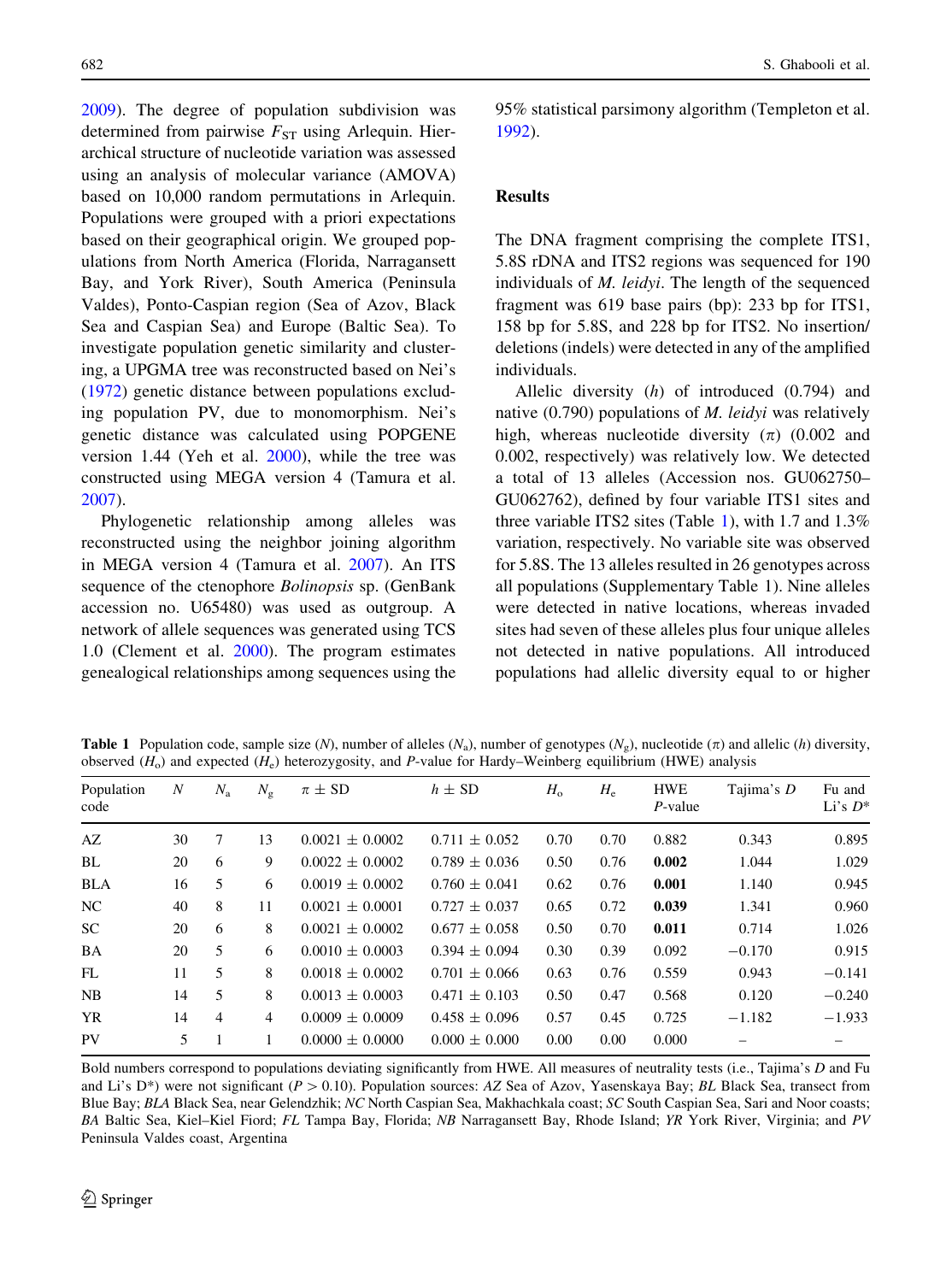<span id="page-4-0"></span>Fig. 1 Allele distribution map of Mnemiopsis leidyi. Each shade indicates a different allele. Private alleles (G, K, L and M) have similar shade. Population codes are described in Table [1](#page-3-0)



Table 2 Alleles (A–M) found in the 10 surveyed *Mnemiopsis* populations and their polymorphic sites at the corresponding nucleotide position of the sequence

| Allele       | ITS <sub>2</sub> |              | ITS1 |              |               | Populations |               |      |      |      |      |           |      |      | Total |      |      |       |
|--------------|------------------|--------------|------|--------------|---------------|-------------|---------------|------|------|------|------|-----------|------|------|-------|------|------|-------|
|              | 64               | 193          | 212  | 416          | 507           | 574         | 583           | AZ   | BL   | BLA  | NC   | <b>SC</b> | BA   | FL   | NB    | YR   | PV   |       |
| A            | $\mathcal{C}$    | A            | A    | A            | C             | A           | C             | 7.89 | 3.68 | 3.15 | 4.73 | 2.89      | 1.05 | 2.10 | 2.36  |      |      | 27.85 |
| B            | $\mathsf{C}$     | A            | T    | G            | $\mathcal{C}$ | A           | $\mathcal{C}$ | 2.89 | 3.42 | 2.10 | 9.47 | 5.00      | 0.52 | 1.84 | 0.52  | 0.26 |      | 26.02 |
| $\mathsf{C}$ | $\mathsf{C}$     | G            | A    | G            | $\mathcal{C}$ | A           | C             |      |      |      |      |           | 7.89 |      | 5.26  | 1.57 |      | 14.72 |
| D            | $\mathcal{C}$    | A            | A    | G            | $\mathcal{C}$ | A           | $\mathcal{C}$ | 1.05 | 1.05 | 1.84 | 2.10 | 0.78      | 0.52 | 0.78 | 0.26  | 5.26 |      | 13.64 |
| Ε            | T                | A            | A    | $\mathbf{A}$ | $\mathcal{C}$ | A           | C             | 1.05 | 0.78 | 0.78 | 2.63 |           |      |      |       | 0.26 |      | 5.50  |
| F            | $\mathsf{C}$     | $\mathbf{A}$ | T    | A            | $\mathcal{C}$ | A           | $\mathcal{C}$ | 0.78 | 1.05 | 0.52 | 0.52 | 0.52      |      | 0.78 |       |      |      | 4.17  |
| G            | $\mathsf{C}$     | A            | A    | G            | T             | A           | C             |      |      |      |      |           |      |      |       |      | 2.63 | 2.63  |
| H            | $\mathcal{C}$    | $\mathbf{A}$ | T    | G            | $\mathcal{C}$ | T           | $\mathcal{C}$ | 1.31 | 0.52 |      |      |           |      |      |       |      |      | 1.83  |
| Ι            | $\mathsf{C}$     | A            | T    | G            | $\mathcal{C}$ | A           | A             | 0.26 |      |      | 1.05 | 0.52      |      |      |       |      |      | 1.83  |
| J            | $\mathsf{C}$     | G            | A    | A            | $\mathcal{C}$ | A           | $\mathcal{C}$ |      |      |      |      |           | 0.26 |      | 0.26  |      |      | 0.52  |
| K            | $\mathcal{C}$    | A            | T    | A            | $\mathcal{C}$ | A           | A             |      |      |      |      |           |      | 0.26 |       |      |      | 0.26  |
| L            | T                | A            | T    | G            | $\mathcal{C}$ | A           | $\mathcal{C}$ |      |      |      | 0.26 |           |      |      |       |      |      | 0.26  |
| M            | T                | A            | A    | G            | C             | A           | C             |      |      |      | 0.26 |           |      |      |       |      |      | 0.26  |

Populations as in Table [1](#page-3-0), and the relative frequency of alleles for each population and in total

than that of native populations (Fig. 1; Table 2). Results from neutrality tests were not significant  $(P > 0.10)$  for Tajima's D, and Fu and Li's D<sup>\*</sup>, indicating neutral evolution for ITS (Table [1\)](#page-3-0).

Populations from Black (BL, BLA) and Caspian (NC, SC) seas showed significant differences between observed and expected heterozygosity and departed significantly from Hardy–Weinberg equilibrium, while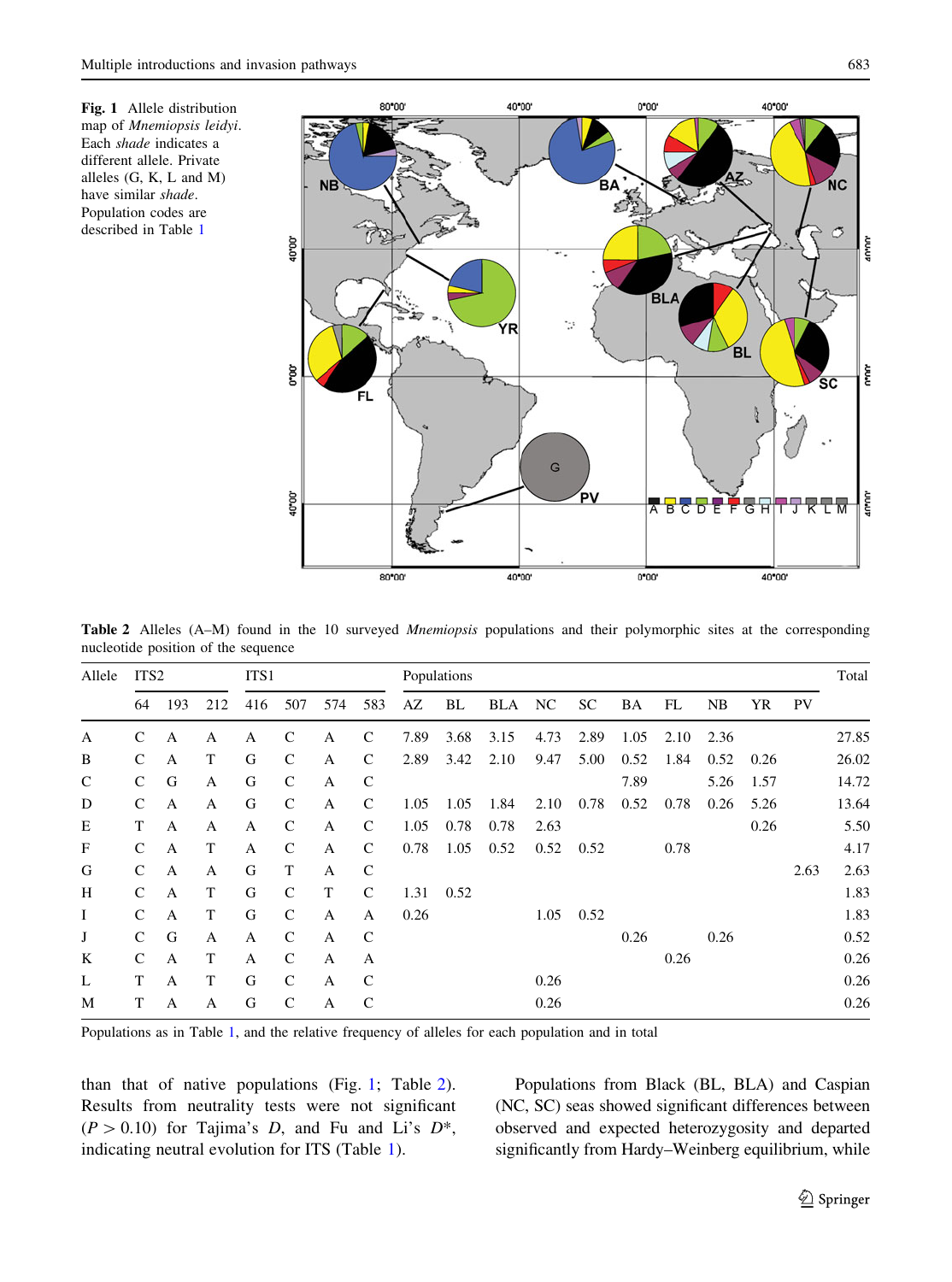all other populations were in Hardy–Weinberg equilibrium (Table [1\)](#page-3-0).

Genetic structure of M. leidyi populations in the Baltic Sea (BA) and Narragansett Bay (NB) was very similar, with shared alleles of similar frequencies (Fig. [1](#page-4-0); Table [2](#page-4-0)). By contrast, all populations from the Black (BL), Azov (AZ) and Caspian (NC, SC) seas shared similar alleles with the Florida (FL) population and they shared one extra allele with the York River (YR) population (Fig. [1\)](#page-4-0). Ctenophore populations in Florida and the Black and Azov seas were dominated by allele A followed by allele B, whereas allele B was dominant in the Caspian Sea (Fig. [1](#page-4-0); Table [2\)](#page-4-0). All native populations along the US coast shared alleles B and D, though different alleles dominated at each site. Individuals from the native South American population (PV) were homozygous for the private allele G (Fig. [1\)](#page-4-0).

Native populations had relatively high population differentiation with  $F_{ST}$  values ranging from 0.324 (FL and YR) to 0.688 (YR and PV). Based on allele distribution and pairwise  $F_{ST}$  values, little gene flow was inferred between South and North American populations. Gene flow was also limited among populations within North America. (Fig. [1](#page-4-0); Table 3). Introduced populations typically exhibited less population differentiation than native populations. For

<span id="page-5-0"></span>684 S. Ghabooli et al.

example,  $F_{ST}$  values ranged between  $-0.014$  and 0.421 in introduced populations. Two populations of SC and BA were the most distinct  $(F_{ST} = 0.421)$ , while there was little differentiation between those in the north (NC) and south (SC) Caspian Sea ( $F_{ST}$  =  $-0.014$ ) (Table 3). Comparisons of  $F_{ST}$  values among native and introduced populations revealed that those in the Baltic Sea (BA) and Peninsula Valdes (PV) coast  $(F_{ST} = 0.711)$  were the most genetically divergent (Table 3). Conversely, populations in Florida (FL) and the Black Sea (BL) were very similar ( $F_{ST} = -0.027$ ), as were those in the Baltic Sea (BA) and Narragansett Bay (NB) ( $F_{ST} = -0.018$ ) (Table 3). The highest  $F_{ST}$ value (0.481–0.711) for all populations was observed when compared to PV (Table 3). Average  $F_{ST}$  values for native and introduced populations were 0.498 and 0.151, respectively, indicating that the genetic differentiation among introduced populations is lower than that among native populations.

Hierarchical analysis of molecular variance (AM-OVA) indicated that most of the genetic variation was partitioned within populations (69.2%), followed by variation among groups (21.5%) (Table 4). Genetic distance in populations from the Black, Azov and Caspian seas and Florida was relatively minor, and these populations were separated from the clade containing the Baltic Sea and Narragansett Bay

| <b>Table 3</b> Population<br>subdivision according to |            | AZ    | BA       | BL       | <b>BLA</b> | NC       | SC    | FL    | NB    | YR    |
|-------------------------------------------------------|------------|-------|----------|----------|------------|----------|-------|-------|-------|-------|
| pairwise $F_{ST}$ values                              | BA         | 0.399 |          |          |            |          |       |       |       |       |
|                                                       | BL         | 0.011 | 0.387    |          |            |          |       |       |       |       |
|                                                       | <b>BLA</b> | 0.005 | 0.395    | $-0.012$ |            |          |       |       |       |       |
|                                                       | NC         | 0.088 | 0.386    | 0.011    | 0.033      |          |       |       |       |       |
|                                                       | <b>SC</b>  | 0.076 | 0.421    | 0.002    | 0.030      | $-0.014$ |       |       |       |       |
|                                                       | FL         | 0.010 | 0.413    | $-0.027$ | $-0.020$   | 0.019    | 0.004 |       |       |       |
| Differences that are not                              | <b>NB</b>  | 0.330 | $-0.018$ | 0.321    | 0.324      | 0.338    | 0.362 | 0.337 |       |       |
| significant are highlighted                           | YR         | 0.349 | 0.469    | 0.322    | 0.264      | 0.322    | 0.365 | 0.324 | 0.434 |       |
| in bold. Population codes<br>correspond to Table 1    | PV         | 0.503 | 0.711    | 0.487    | 0.502      | 0.481    | 0.522 | 0.528 | 0.680 | 0.688 |

|  |  | Table 4 Analysis of molecular variance (AMOVA) for M. leidyi |  |  |  |  |  |
|--|--|--------------------------------------------------------------|--|--|--|--|--|
|--|--|--------------------------------------------------------------|--|--|--|--|--|

| Source of variation             | Sum of<br>squares | Variance<br>components | Percentage<br>of variation | $P$ -value |
|---------------------------------|-------------------|------------------------|----------------------------|------------|
| Among groups                    | 23.71             | 0.099                  | 21.5                       | 0.002      |
| Among populations within groups | 12.50             | 0.043                  | 9.3                        | < 0.001    |
| Within populations              | 118.02            | 0.319                  | 69.2                       | < 0.001    |

Populations are grouped based on their geographical distribution; [(BA), (PV), (AZ, BL, BLA, NC, SC), (NB, YR, FL)]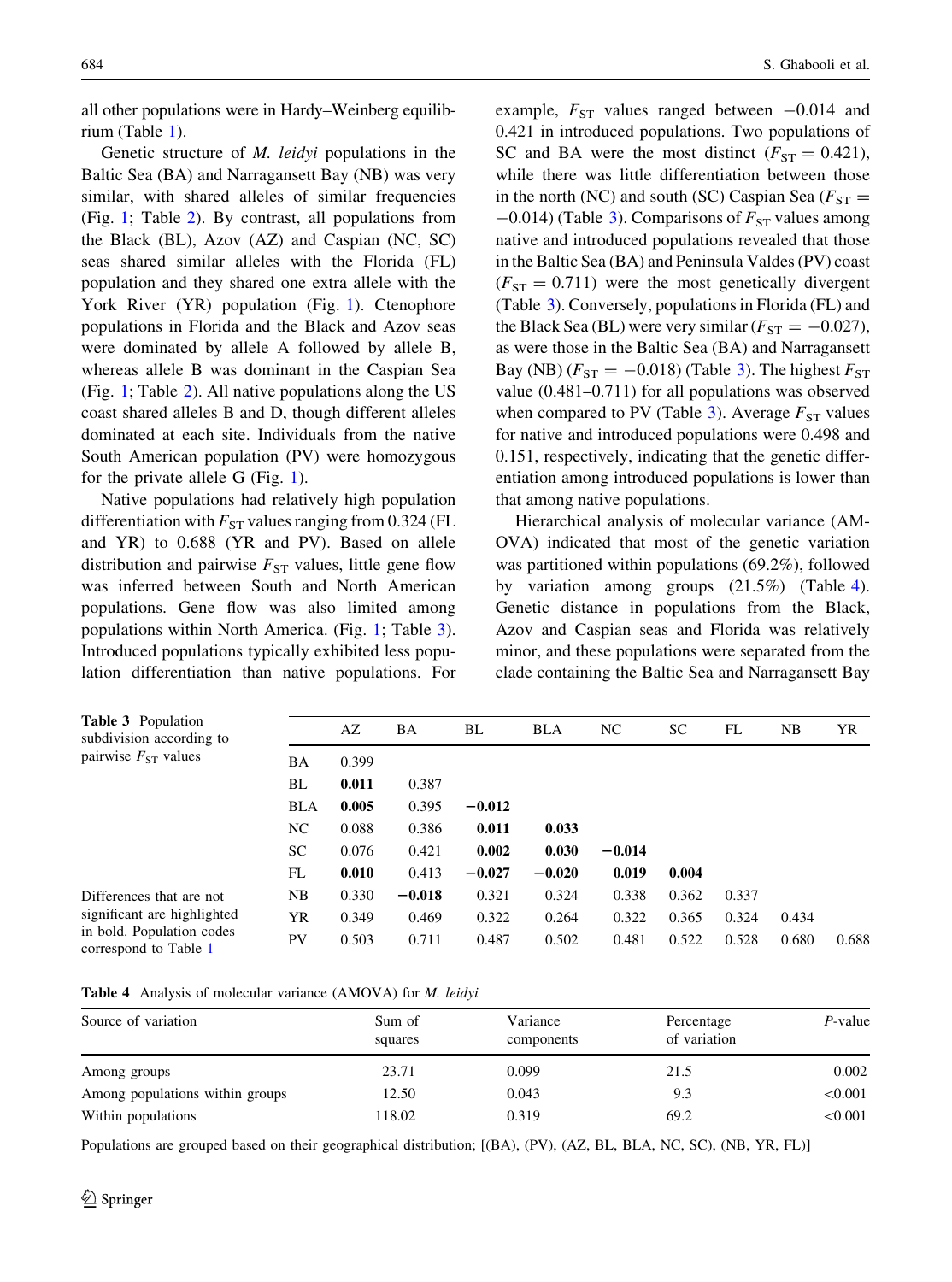<span id="page-6-0"></span>

Fig. 2 Genetic distances of Mnemiopsis leidyi populations from native and introduced habitats, as determined by a UPGMA tree based on Nei's genetic distance (Nei [1972](#page-10-0)). Black, Azov and Caspian Seas populations cluster separately from Baltic Sea population. The two recovered clusters suggest two likely invasion pathways between native North American (Atlantic Ocean) populations and introduced Eurasian ones. The South American population (PV) was excluded from this analysis because no polymorphism was detected in that population

(UPGMA reconstruction; Fig. 2). These patterns were in agreement with pairwise  $F_{ST}$  analysis  $(Table 3)$  $(Table 3)$  $(Table 3)$ .

The neighbor joining tree did not show any distinct phylogenetic or phylogeographic structure, indicating a close evolutionary history of all alleles. The allele network exhibited limited mutational steps among different alleles. Both results indicated recent geographical expansion of M. leidyi populations (Fig. 3).

#### **Discussion**

In this study we explored genetic diversity of the ctenophore M. leidyi in its native and introduced ranges to determine the invasion history, source(s) of invasions, and number of invasion waves. Results from allele distributions, pairwise  $F_{ST}$  values, and cluster analysis reject the hypothesis that the Eurasian invasion resulted from a single introduction into the Black Sea followed by secondary, 'hub and spoke' invasions throughout Eurasia. Rather, our results support the alternative view that at least two separate invasions following different pathways were involved in the invasion of Eurasia. We suggest that an initial invasion from the Gulf of Mexico region (e.g., Florida) to the Black Sea was followed by a second introduction from a more



Fig. 3 Phylogenetic and network relationship between the 13 alleles identified at the ITS region. a Neighbor joining phylogenetic tree based on nucleotide divergence calculated using Tamura–Nei model. The non-invasive alleles, G and K are underlined. b Network relationships among alleles for native and invasive populations, inferred by statistical

parsimony. Circles in the network (A–M) correspond to sampled alleles described in Table [2](#page-4-0) and Fig. [1.](#page-4-0) The size of the circles corresponds to the frequency of the allele among all samples. *Shades* are showing different sampling locations: AZ Sea of Azov, BL Black Sea, CS Caspian Sea, BA Baltic Sea, NA North America, SA South America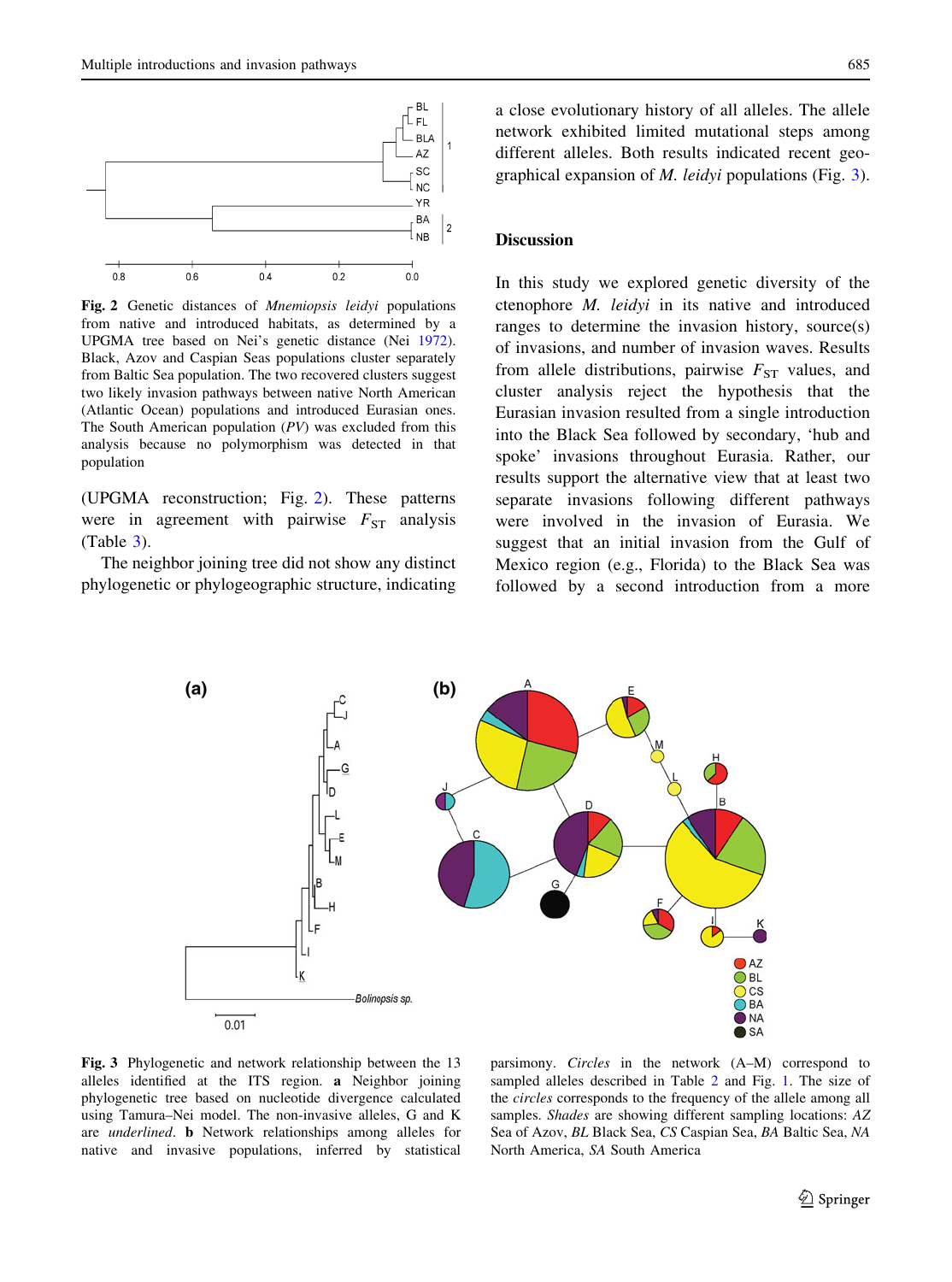northerly Atlantic region (e.g., Narragansett Bay) to the Baltic Sea. Subsequent to colonization of the Black Sea, invasion of the Sea of Azov would be relatively straightforward given the natural connection between these basins (Shiganova et al. [2001](#page-10-0)). In addition, the Volga-Don Canal, which links the Don River and the Sea of Azov to the Volga River and the Caspian Sea, allows commercial vessels to move between these basins. Discharge of contaminated ballast water from the Black/Azov Sea likely accounts for invasion of the Caspian Sea (Shiganova et al. [2004,](#page-10-0) [2005](#page-10-0)).

#### Molecular marker and phylogenetic pattern

Although our analyses of genetic structure of native and introduced ctenophore populations are based on a single marker, the resolution of the nuclear ITS locus was sufficient to reconstruct the invasion history. The length of ITS and its underlined allelic and nucleotide diversity varies greatly among different marine invertebrates, even at the intraspecies level. In the marine mollusk *Tridacna crocea*, ITS1 showed considerable (29%) variation including insertions/ deletions (indels) (Yu et al. [2000\)](#page-11-0). Conversely, ITS1 and ITS2 showed no length variation and had only 0.9 and 2.2% variation, respectively, in the sponge Crambe crambe (Duran et al. [2004](#page-9-0)). Previous genetic study of M. leidyi along the Netherlands coast indicated very low variation at ITS1, with only one nucleotide difference among sequences (Faasse and Bayha [2006](#page-9-0)). We found four polymorphic ITS1 sites which resulted in 1.7% variation, mainly due to the wider geographical coverage of our study. Although the global nucleotide diversity was rather low  $(\pi = 0.002)$ , we found relatively high allelic diversity  $(h = 0.814)$ , which enabled us to reconstruct the invasion history of M. leidyi.

Neighbor joining phylogenetic reconstruction and the network analysis demonstrate very close evolutionary relationships among alleles and no evident phylogeographic structure. A relatively recent geographic expansion along the Atlantic coast of North America could explain the lack of phylogeographic structure and the strong relatedness among alleles as only a few mutation steps were observed among them.

Genetic diversity and population differentiation

Most of the introduced populations, except those from the Azov and Baltic seas, showed significant deviation from Hardy–Weinberg equilibrium (Table [1](#page-3-0)). We detected heterozygote deficiency in these populations (Table [1\)](#page-3-0), possibly as a result of inbreeding and/or population admixture (i.e., Wahlund effect). M. leidyi is a simultaneous hermaphrodite capable of self-fertilization (Harbison and Miller [1986;](#page-9-0) Frankham et al. [2002](#page-9-0)). Self-fertilization is likely to occur during the initial colonization phase, when population size would be comparatively low (Shiganova et al. [2007\)](#page-10-0). Alternatively, population admixture resulting from multiple introductions from different source populations could temporally contribute to the observed departure from Hardy–Weinberg equilibrium.

A number of studies have reported that introduced populations have higher genetic diversity than the native populations from which they were drawn (e.g., Brown and Stepien [2009;](#page-9-0) Gillis et al. [2009\)](#page-9-0). These patterns may result from populations being seeded by multiple introduction events from genetically distinct sources (Kelly et al. [2006;](#page-9-0) Roman and Darling [2007](#page-10-0)). It is possible, therefore, that multiple introductions can account for patterns observed with respect to genetic diversity in introduced populations of M. leidyi. Introduced populations had similar allelic diversity to putative source populations, although those in the Black and Caspian seas had higher diversity, including the private alleles L and M, than any surveyed source.

Populations of M. leidyi in the Black and Caspian seas exhibited very similar allelic diversity, and the low  $F_{ST}$  values suggest high genetic affinity of these populations (Tables [1,](#page-3-0) [3\)](#page-5-0). Moreover, populations of the ctenophore collected from the northern and southern Caspian Sea—across which profound thermal and salinity gradients exist—also exhibited little population differentiation (Table [4](#page-5-0)). Low frequency alleles were not detected in the populations sampled from the Black Sea (Fig. [1](#page-4-0)). Such a genetic pattern is likely due to the recent demographic decline of the Black Sea population after introduction of its predator Beroe ovata. Since low frequency alleles tend to be lost first when the population size is shrinking (Evans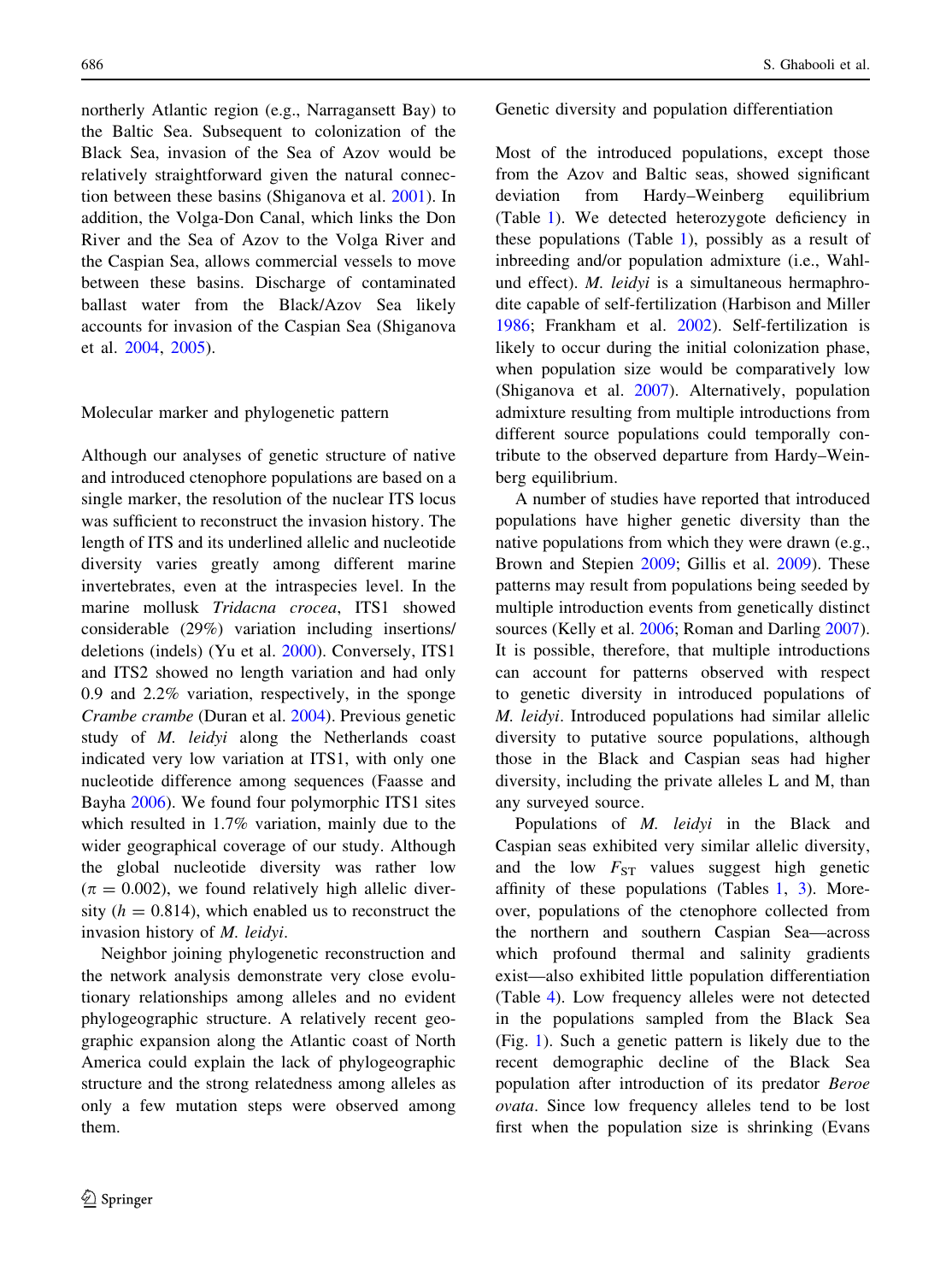et al. [2004\)](#page-9-0), we surmise that predation by B. ovata may have caused a loss of rare alleles in the Black Sea population.

Native populations exhibited high population differentiation with  $F_{ST}$  values ranging from 0.324 to 0.688. Introduced populations showed the same or less population differentiation with  $F_{ST}$  values ranging from  $-0.014$  to 0.421. The lowest  $F_{ST}$  values between native and introduced populations were found between Florida and Black Sea ( $F_{ST}$  = -0.027) and the Baltic Sea and Narragansett Bay  $(F_{ST} = -0.018)$ . The UPGMA tree based on Nei's genetic distance recovers two clades, supporting the population differentiation based on  $F_{ST}$  values. These results indicate that the invasion of M. leidyi into Eurasian seas has likely occurred through more than a single source. However, these patterns must be interpreted with caution because undersampling in the native range may result in inappropriate assignment of source populations or misidentification of the number of source populations contributing to introduced populations (see Muirhead et al. [2008\)](#page-10-0). We are confident that our narrow coverage in South America has not affected our interpretation of invasion pathways for M. leidyi. Individuals from PV in Argentina were all homozygous for a single private allele, indicating that although the sample size of this population is low, it clearly was not the source of any Eurasian populations. The global genetic differentiation between Eurasian populations and PV was 0.534. According to Muirhead et al. [\(2008](#page-10-0)), with  $F_{ST} \sim 0.5$  and with five individuals sampled from the putative source, the probability that the Eurasian populations were not derived from PV is 95%.

#### Invasion pathways

Ballast water is a potent vector for introducing NIS globally (Carlton [1985](#page-9-0)). M. leidyi was first recorded in the North and Baltic seas in 2006 (Faasse and Bayha [2006;](#page-9-0) Javidpour et al. [2006\)](#page-9-0). Faasse and Bayha ([2006\)](#page-9-0) suggested that due to higher than normal sea surface temperatures in recent years, expanding populations in Dutch ports of the southern North Sea could serve as a source of M. leidyi in the northeastern North Sea (Skagerrak and Kattegat) and possibly the westernmost part of the Baltic Sea. Alternatively, they proposed that the Baltic Sea could be colonized by individuals arriving via the Kiel Canal from the North Sea. Genetic evidence from our study supports invasion of Baltic Sea from northern part of native range in North America (e.g., Narragansett Bay; Fig. [2;](#page-6-0) Table [4](#page-5-0)), though three other possibilities exist. First, it is possible that the species was transported from the Black Sea in ballast water by ships traversing internal waterways in Europe, as has apparently occurred with other invaders (e.g., Cristescu et al. [2001\)](#page-9-0). Secondly, the Volga River cascade provides a direct link between the Caspian and Baltic seas, and ships could carry the species from south to north. These two scenarios seem very unlikely, however, as genetic differentiation between populations in the Black/Caspian seas and the Sea of Azov and that in the Baltic Sea was much greater than that between Narragansett Bay and the Baltic Sea (Table [3](#page-5-0); Fig. [2](#page-6-0)). A third possibility is that the species was originally introduced into the North Sea from North America and transshipped to the Baltic Sea shortly thereafter (Faasse and Bayha [2006\)](#page-9-0). If this hypothesis is correct, we would expect that genetic differentiation between the North and Baltic seas and Narragansett Bay would be very low. Additional sampling is required to test this possibility.

Further expansion of M. leidyi can be anticipated (Richardson et al. [2009\)](#page-10-0). Global warming may facilitate natural dispersal of M. leidyi in the North Atlantic Ocean (Oliveira [2007](#page-10-0)), while cultural eutrophication and fishing pressure appear to promote gelatinous zooplankton blooms to the detriment of other marine species (Purcell et al. [2007;](#page-10-0) Richardson et al. [2009\)](#page-10-0). Moreover, presence of M. leidyi in key European ports predisposes the species to being loaded with ballast water and transported elsewhere. Given the adverse ecological and economic consequences associated with *M. leidyi* invasions, care must be taken by commercial vessels to reduce the likelihood of further invasions. The International Maritime Organization passed ballast water guidelines in 1993 that include not loading knowingly contaminated ballast water, and exchange of ballast water on the open ocean whenever possible (IMO [1993\)](#page-9-0). Both of these prescriptions would seem to reduce the likelihood of spreading M. leidyi to additional areas.

Acknowledgments We are grateful to J. Cope, A. Durbin, E. Durbin, J. Javidpour, H. Mianzan, and C. Stepien for providing samples. E. Briski and C. Lejeusne provided valuable laboratory assistance. This study was supported financially by NSERC Discovery Grants to MEC and HJM, a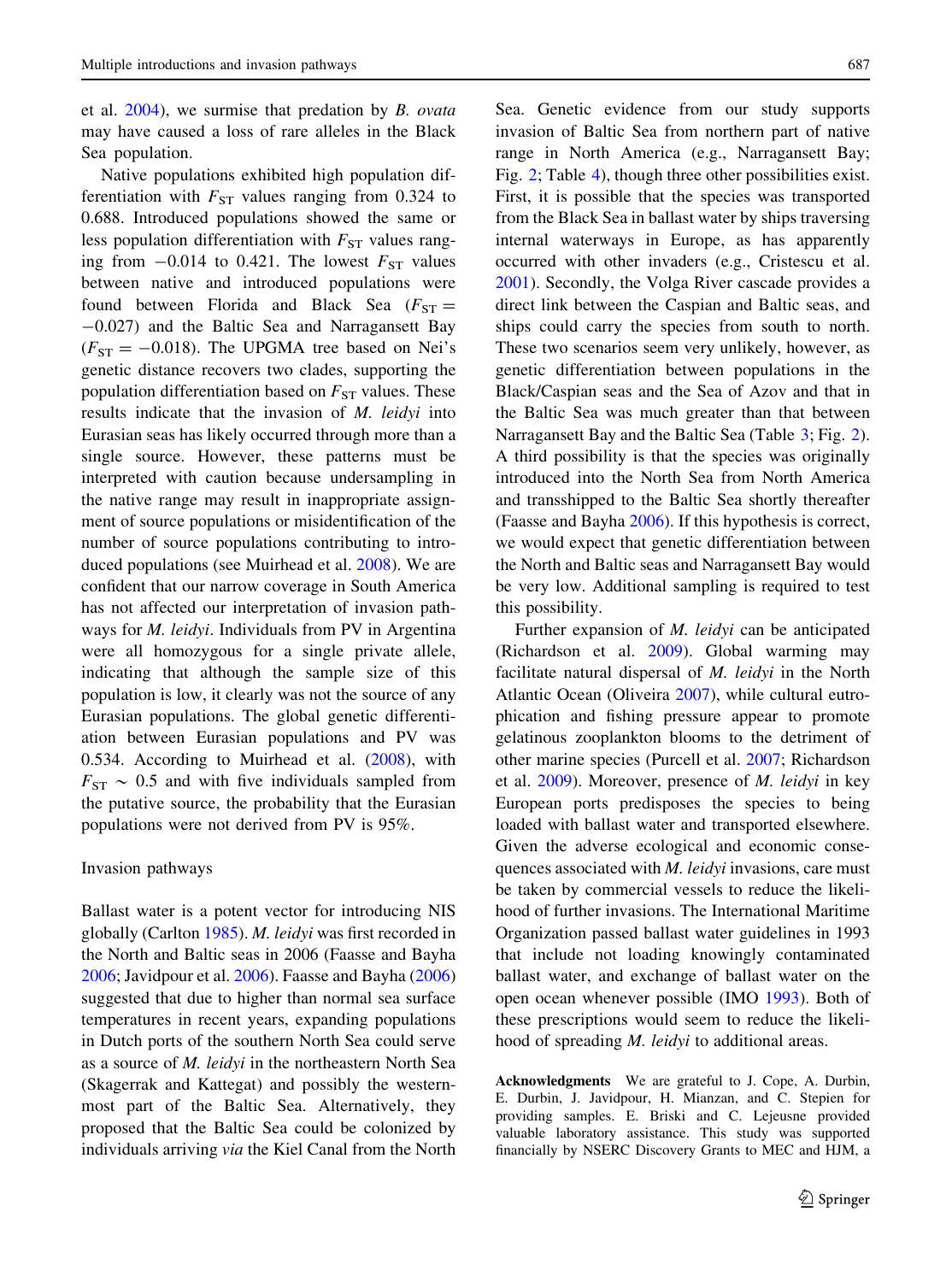<span id="page-9-0"></span>University of Windsor Travel Award to TAS, an Early Researcher Award to MEC, and by a DFO Invasive Species Research Chair to HJM.

# References

- Biosecurity New Zealand (2009) Ministry of Agriculture and Forestry. [http://www.biosecurity.govt.nz/regs/ships.](http://www.biosecurity.govt.nz/regs/ships) Accessed 1 Oct 2009
- Boero F, Putti M, Trainito E, Prontera E, Piraino S, Shiganova TA (2009) First records of Mnemiopsis leidyi (Ctenophora) from the Ligurian, Thyrrhenian and Ionian Seas (Western Mediterranean) and first record of Phyllorhiza punctata (Cnidaria) from the Western Mediterranean. Aquat Invas 4:675–680
- Boersma M, Malzahn AM, Greve W, Javidpour J (2007) The first occurrence of the Mnemiopsis leidyi in the North Sea. Helgol Mar Res 61:153–155
- Brown JE, Stepien CA (2009) Invasion genetics of the Eurasian round goby in North America: tracing sources and spread patterns. Mol Ecol 18:64–79
- Carlton JT (1985) Transoceanic and interoceanic dispersal of coastal marine organisms: the biology of ballast water. Oceanogr Mar Bio Ann Rev 23:313–371
- Chandler EA, McDowell JR, Graves JE (2008) Genetically monomorphic invasive populations of the rapa whelk (Rapana venosa). Mol Ecol 17:4079–4091
- Clement M, Posada D, Crandall KA (2000) TCS: a computer program to estimate gene genealogies. Mol Ecol 9: 1657–1659
- Coleman AW, Vacquier VD (2004) Exploring the phylogenetic utility of ITS sequences for animals: a test case for abalone (Haliotis). J Mol Evol 54:246–257
- Cristescu MEA, Hebert PDN, Witt JDS, MacIsaac HJ, Grigorvich IA (2001) An invasion history for Cercopagis pengoi based on mitochondrial gene sequences. Limnol Oceanogr 46:224–229
- Darling JA, Bagley MJ, Roman J, Tepolt CK, Geller JB (2008) Genetic patterns across multiple introductions of the globally invasive crab genus Carcinus. Mol Ecol 17: 4992–5007
- Dlugosch KM, Parker IM (2008) Founding events in species invasions: genetic variation, adaptive evolution, and the role of multiple introductions. Mol Ecol 17:431–449
- Duran S, Gribet G, Turon X (2004) Phylogeographical history of the sponge Crambe crambe (Porifera, Poecilosclerida): range expansion and recent invasion of the Macaronesian islands from the Mediterranean Sea. Mol Ecol 13: 109–122
- Elphinstone MS, Hinten GN, Anderson MJ, Nock CJ (2003) An inexpensive and high-throughput procedure to extract and purify total genomic DNA for population studies. Mol Ecol Notes 3:317–320
- Evans B, Bartlett J, Sweijd N, Cook P, Elliott NG (2004) Loss of genetic variation at microsatellite loci in hatchery produced abalone in Australia (Haliotis rubra) and South Africa (Haliotis midae). Aquaculture 233:109–127
- Excoffier L, Guillaume L, Schneider S (2005) Arlequin (version 3.0): an integrated software package for population genetics data analysis. Evol Bioinform 1:47–50
- Faasse MA, Bayha KM (2006) The ctenophore Mnemiopsis leidyi A. Agassiz 1865 in coastal waters of the Netherlands: an unrecognized invasion? Aquat Invas 1:270–277
- Frankham R (2005) Genetics and extinction. Biol Conserv 126:131–140
- Frankham R, Ballou JD, Briscoe DA (2002) Introduction to conservation genetics. Cambridge University press, Cambridge
- Fu YX, Li WH (1993) Statistical tests of neutrality of mutations. Genetics 133:693–709
- Fuentes VL, Atienza D, Gili JM, Purcell JE (2009) First record of Mnemiopsis leidyi A. Agassiz 1865 off the NW Mediterranean coast of Spain. Aquat Invas 4:671–674
- Galil B, Kress N, Shiganova TA (2009) First record of Mnemiopsis leidyi A. Agassiz, 1865 (Ctenophora; Lobata; Mnemiidae) off the Mediterranean coast of Israel. Aquat Invas 4:356–362
- GESAMP (Group of Experts on Scientific Aspects of Marine Environmental Protection) (1997) Opportunistic settlers and the problem of the ctenophore Mnemiopsis leidyi invasion in the Black Sea. Rep Stud No. 58
- Gillis NK, Walters LJ, Fernandes FC, Hoffman EA (2009) Higher genetic diversity in introduced than in native populations of the mussel Mytella charruana: evidence of population admixture at introduction sites. Divers Distrib 15:784–795
- Harbison GR, Miller RL (1986) Not all ctenophores are hermaphrodites. Studies on the systematics, distribution, sexuality and development of the two species of Ocyrosis. Mar Biol 90:413–424
- Hauser L, Adcock GJ, Smith PJ, Bernal Ramirez JH, Carvalho GR (2002) Loss of microsatellite diversity and low effective population size in an overexploited population of New Zealand snapper Pagrus auratus. Proc Natl Acad Sci USA 99:11742–11747
- Huang D, Meier R, Todd PA, Chou LM (2008) Slow mitochondrial COI sequence evolution at the base of the metazoan tree and its implications for DNA barcoding. J Mol Evol 66:167–174
- IMO (International Maritime Organization) (1993) Guidelines for preventing the introduction of unwanted aquatic organisms and pathogens from ships' ballast water and sediment discharges. Resolution A.774 (18). [http://www.directemar.cl/](http://www.directemar.cl/dai/dai-esp/r-omi/asamblea/las%20q%20faltan/A.774.pdf) [dai/dai-esp/r-omi/asamblea/las%20q%20faltan/A.774.pdf](http://www.directemar.cl/dai/dai-esp/r-omi/asamblea/las%20q%20faltan/A.774.pdf)
- Ivanov VP, Kamakin AM, Ushivtsev VB, Shiganova TA, Zhukova OP, Aladin N, Wilson SI, Harbison GR, Dumont HJ (2000) Invasion of the Caspian Sea by the comb jellyfish Mnemiopsis leidyi (Ctenophora). Biol Invas 2:255–258
- Javidpour J, Sommer U, Shiganova TA (2006) First record of Mnemiopsis leidyi A. Agassiz 1865 in the Baltic Sea. Aquat Invas 1:299–302
- Javidpour J, Molinero JC, Peschutter J, Sommer U (2009) Seasonal changes and population dynamics of the ctenophore Mnemiopsis leidyi after its first year of invasion in the Kiel Fjord, Western Baltic Sea. Biol Invas 11:873–882
- Kelly DW, Muirhead JR, Heath DD, MacIsaac HJ (2006) Contrasting patterns in genetic diversity following multiple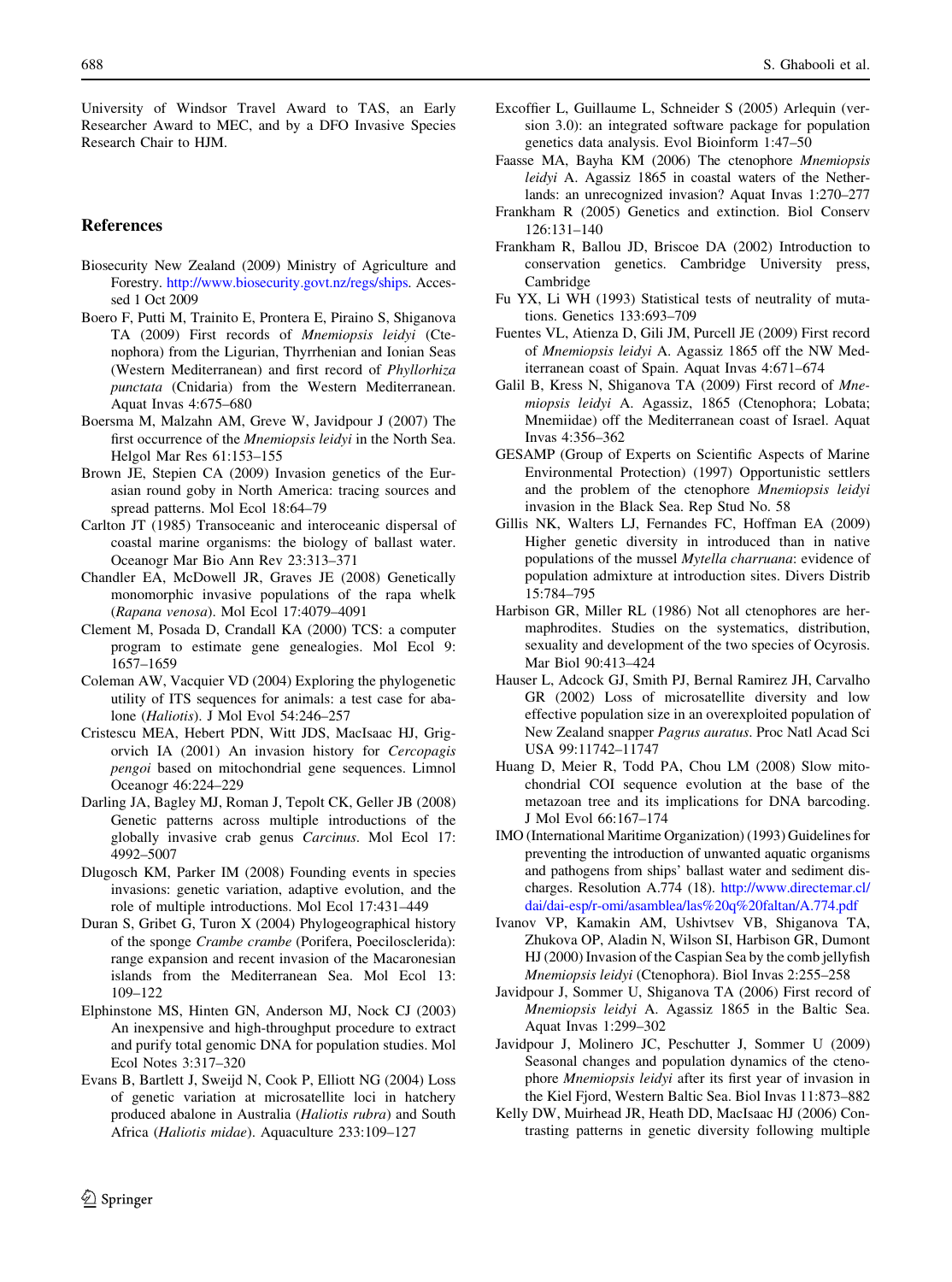<span id="page-10-0"></span>invasions of fresh and brackish waters. Mol Ecol 15: 3641–3653

- Kideys AE, Niermann U (1994) Occurrence of Mnemiopsis along the Turkish coast. ICES J Mar Sci 51:423–427
- Kochzius M, Nolte M, Weber H, Silkenbeumer N, Hjorleifsdottir S, Hreggvidsson GO, Marteinsson V, Kappel K, Planes S, Tinti F, Magoulas A, Garcia Vasquez E, Turan C, Hervet C, Campo Falgueras D, Antoniou A, Landi M, Blohm D (2008) DNA microarrays for identifying fishes. Mar Biotechnol 10:207–217
- Leuven RSEW, van der Velde G, Baijens I, Snijders J, van der Zwart C, Lenders HJR, Bij de Vaate A (2009) The river Rhine: a global highway for dispersal of aquatic invasive species. Biol Invas 11:1989–2008
- Librado P, Rozas J (2009) DnaSP v5: a software for comprehensive analysis of DNA polymorphism data. Bioinformatics 25:14–1451
- Lockwood JL, Cassey P, Blackburn TM (2009) The more you introduce the more you get: the role of colonization pressure and propagule pressure in invasion ecology. Divers Distrib 15:904–910
- Lowe S, Browne M, Boudjelas S, De Poorter M (2000) 100 of the world's worst invasive alien species. Aliens 12:S1– S12
- Molnar JL, Gamboa RL, Revenga C, Spalding MD (2008) Assessing the global threat of invasive species to marine biodiversity. Frontiers Ecol Environ 6:485–492
- Muirhead JR, Gray DK, Kelly DW, Ellis SM, Heath DD, MacIsaac HJ (2008) Identifying the source of species invasions: sampling intensity versus genetic diversity. Mol Ecol 17:431–449
- Nei M (1972) Genetic distance between populations. Am Nat 106:283–292
- Nei M (1987) Molecular evolutionary genetics. Columbia University Press, New York
- Oliveira OMP (2007) The presence of the ctenophore Mnemiopsis leidyi in the Oslofjorden and considerations on the initial invasion pathways to the North and Baltic Seas. Aquat Invas 2:185–189
- Podar M, Haddock SHD, Sogin ML, Harbison GR (2001) A molecular phylogenetic framework for the phylum ctenophora using 18s rRNA genes. Mol Phylogenet Evol 21: 218–230
- Purcell JE, Uye S, Lo WT (2007) Anthropogenic causes of jellyfish blooms and their direct consequences for humans: a review. Mar Ecol Prog Ser 350:153–174
- Raskoff KA, Sommer FA, Hamner WM, Cross KM (2003) Collection and culture techniques for gelatinous zooplankton. Biol Bull 204:68–80
- Ricciardi A (2006) Patterns of invasion in the Laurentian Great Lakes in relation to changes in vector activity. Divers Distrib 12:425–433
- Richardson AJ, Bakun A, Hays GC, Gibbons MJ (2009) The jellyfish joyride: causes, consequences and management responses to a more gelatinous future. Trends Ecol Evol 24: 312–322
- Rius M, Pascual M, Turon X (2008) Phylogeography of the widespread marine invader Microcomus squamiger (Ascidiacea) reveals high genetic diversity of introduced populations and non-independent colonizations. Divers Distrib 14:818–828
- Rollins LA, Woolnough AP, Wilton AN, Sinclaire R, Sherwin WB (2009) Invasive species can't cover their tracks: using microsatellites to assist management of starling (Sturnus vulgaris) populations in Western Australia. Mol Ecol 18:1560–1573
- Roman J (2006) Diluting the founder effect: cryptic invasions expand a marine invader's range. Proc R Soc B 273: 2453–2459
- Roman J, Darling JA (2007) Paradox lost: genetic diversity and the success of aquatic invasions. Trends Ecol Evol 22: 454–464
- Ruiz GM, Carlton JT (2003) Invasion vectors: a conceptual framework for management. In: Ruiz GM, Carlton JT (eds) Invasive species, vectors and management strategies. Island Press, Washington, pp 459–498
- Shiganova TA (1993) Ctenophore Mnemiopsis leidyi and ichthyoplankton in the Sea of Marmara in October of 1992. Oceanology 33:900–903
- Shiganova TA, Dumont H (2011) Non-native species in the southern seas of Eurasia: distribution, impacts, pathways and vectors. Springer Monograph Series, The Netherlands (in press)
- Shiganova TA, Malej A (2009) Native and non-native ctenophores in the Gulf of Trieste, Northern Adriatic Sea. J Plank Res 31:61–71
- Shiganova TA, Mirzoyan ZA, Studenikina EA, Volovik SP, Siokou-Frangou I, Zervoudaki S, Christou ED, Skirta AY, Dumont HJ (2001) Population development of the invader ctenophore Mnemiopsis leidyi in the Black Sea and other seas of the Mediterranean basin. Mar Biol 139:431–445
- Shiganova TA, Dumont HJ D, Sokolsky AF, Kamakin AM, Tinentova D, Kurasheva EK (2004) Population dynamics of Mnemiopsis leidyi in the Caspian Sea, and effects on the Caspian ecosystem. In: Dumont H, Shiganova TA, Niermann U (eds) The Ctenophore Mnemiopsis leidyi in the Black, Caspian and Mediterranean Seas and other aquatic invasions. Kluwer, Dordrecht, pp 71–111
- Shiganova TA, Musaeva EI, Pautova LA, Bulgakova YuV (2005) The problem of invaders in the Caspian Sea in the context of the findings of new zoo- and phytoplankton species from the Black Sea. Biol Bull 1:78–87
- Shiganova TA, Bulgakova YV, Siokou-Frangou I, Christou ED, Maley A, Javanshir J (2007) Phenology and population dynamics of the invasive ctenophore Mnemiopsis leidyi in the recipient areas of the Eurasian Seas—changes linked with environmental variability and climate forcing. In: 15th International conference on aquatic invasive species, 23–27 Sep 2007, Nijmegen, p 152
- Spielman D, Brook BW, Frankham R (2004) Most species are not driven to extinction before genetic factors impact them. Proc Natl Acad Sci USA 10142:15261–15264
- Streftaris N, Zenetos A, Papathanassiou E (2005) Globalisation in marine ecosystems: the story of non-indigenous marine species across European seas. Oceanogr Mar Biol 43: 419–453
- Tajima F (1989) Statistical-method for testing the neutral mutation hypothesis by DNA polymorphism. Genetics 123:585–595
- Tamura K, Dudley J, Nei M, Kumar S (2007) MEGA4: molecular evolutionary genetics analysis (MEGA) software version 4.0. Mol Biol Evol 24:1596–1599